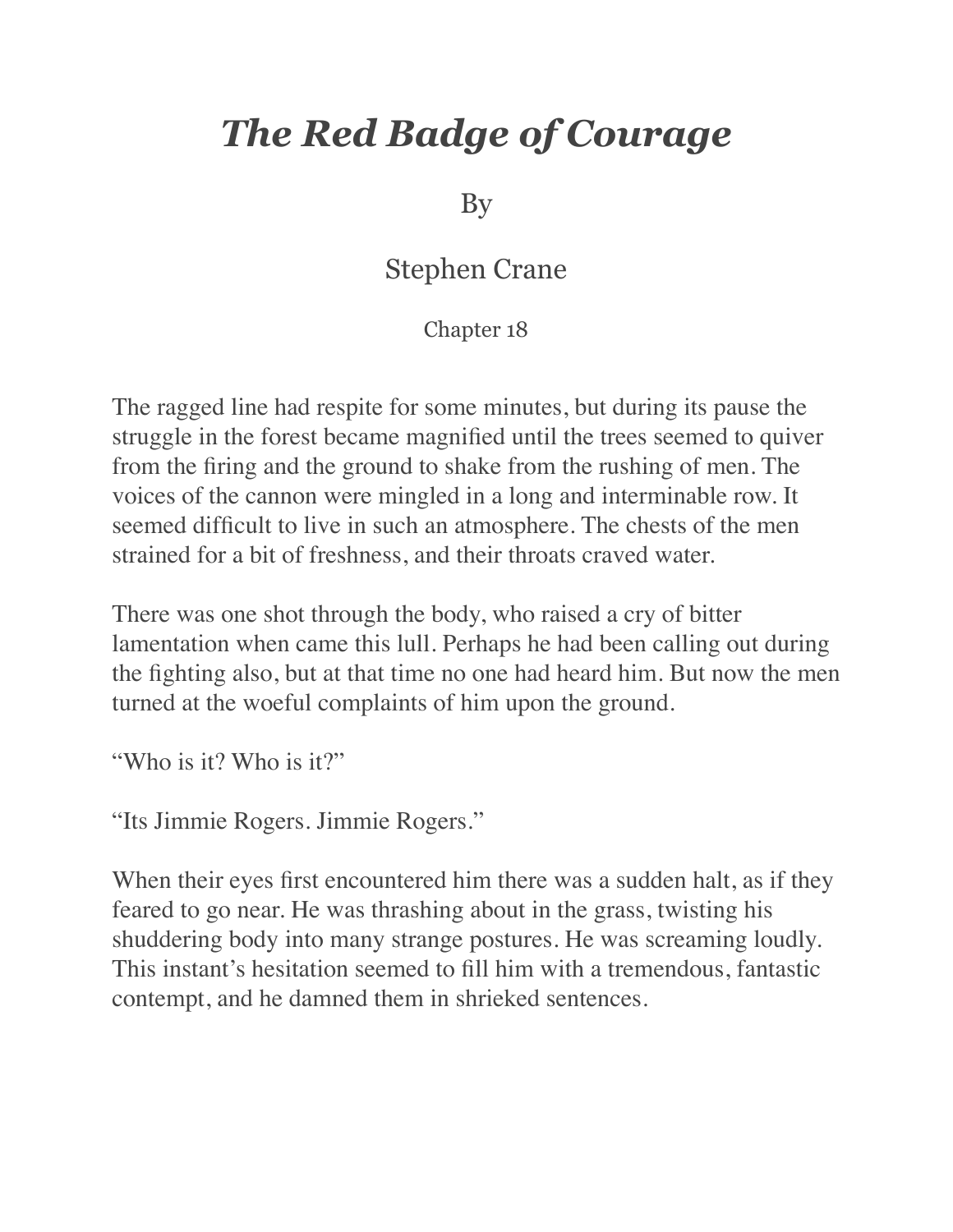The youth's friend had a geographical illusion concerning a stream, and he obtained permission to go for some water. Immediately canteens were showered upon him. "Fill mine, will yeh?"

"Bring me some, too."

"And me, too." He departed, ladened. The youth went with his friend, feeling a desire to throw his heated body into the stream and, soaking there, drink quarts.

They made a hurried search for the supposed stream, but did not find it. "No water here," said the youth. They turned without delay and began to retrace their steps.

From their position as they again faced toward the place of the fighting, they could of comprehend a greater amount of the battle than when their visions had been blurred by the hurling smoke of the line. They could see dark stretches winding along the land, and on one cleared space there was a row of guns making gray clouds, which were filled with large flashes of orange-colored flame. Over some foliage they could see the roof of a house. One window, glowing a deep murder red, shone squarely through the leaves. From the edifice a tall leaning tower of smoke went far into the sky.

Looking over their own troops, they saw mixed masses slowly getting into regular form. The sunlight made twinkling points of the bright steel. To the rear there was a glimpse of a distant roadway as it curved over a slope. It was crowded with retreating infantry. From all the interwoven forest arose the smoke and bluster of the battle. The air was always occupied by a blaring.

Near where they stood shells were flip-flapping and hooting. Occasional bullets buzzed in the air and spanged into tree trunks. Wounded men and other stragglers were slinking through the woods.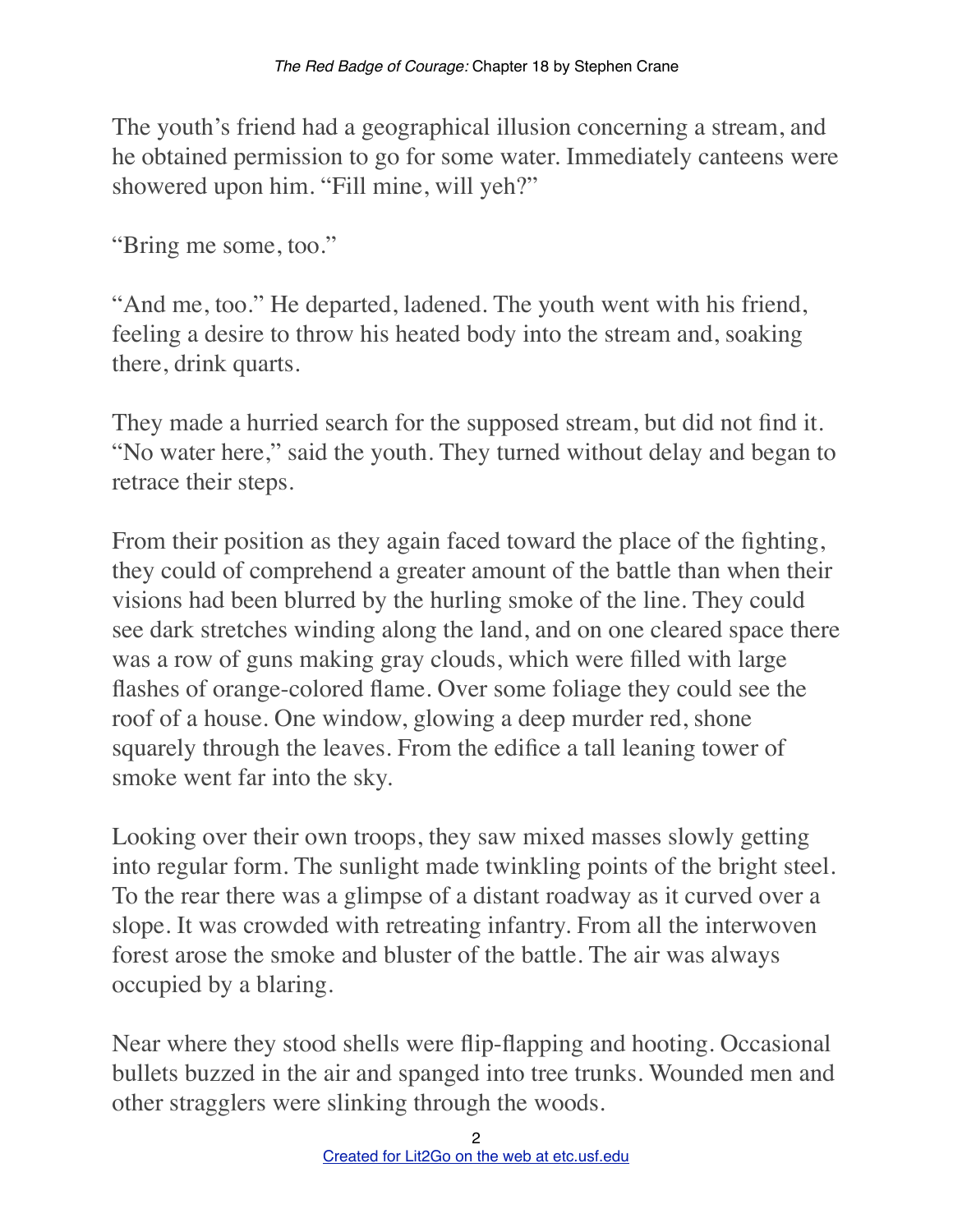Looking down an aisle of the grove, the youth and his companion saw a jangling general and his staff almost ride upon a wounded man, who was crawling on his hands and knees. The general reined strongly at his charger's opened and foamy mouth and guided it with dexterous horsemanship past the man. The latter scrambled in wild and torturing haste. His strength evidently failed him as he reached a place of safety. One of his arms suddenly weakened, and he fell, sliding over upon his back. He lay stretched out, breathing gently.

A moment later the small, creaking cavalcade was directly in front of the two soldiers. Another officer, riding with the skillful abandon of a cowboy, galloped his horse to a position directly before the general. The two unnoticed foot soldiers made a little show of going on, but they lingered near in the desire to overhear the conversation. Perhaps, they thought, some great inner historical things would be said.

The general, whom the boys knew as the commander of their division, looked at the other officer and spoke coolly, as if he were criticising his clothes. "Th' enemy's formin' over there for another charge," he said. "It'll be directed against Whiterside, an' I fear they'll break through unless we work like thunder t' stop them."

The other swore at his restive horse, and then cleared his throat. He made a gesture toward his cap. "It'll be hell t' pay stoppin' them," he said shortly.

"I presume so," remarked the general. Then he began to talk rapidly and in a lower tone. He frequently illustrated his words with a pointing finger. The two infantrymen could hear nothing until finally he asked: "What troops can you spare?"

The officer who rode like a cowboy reflected for an instant. "Well," he said, "I had to order in th' 12th to help th' 76th, an' I haven't really got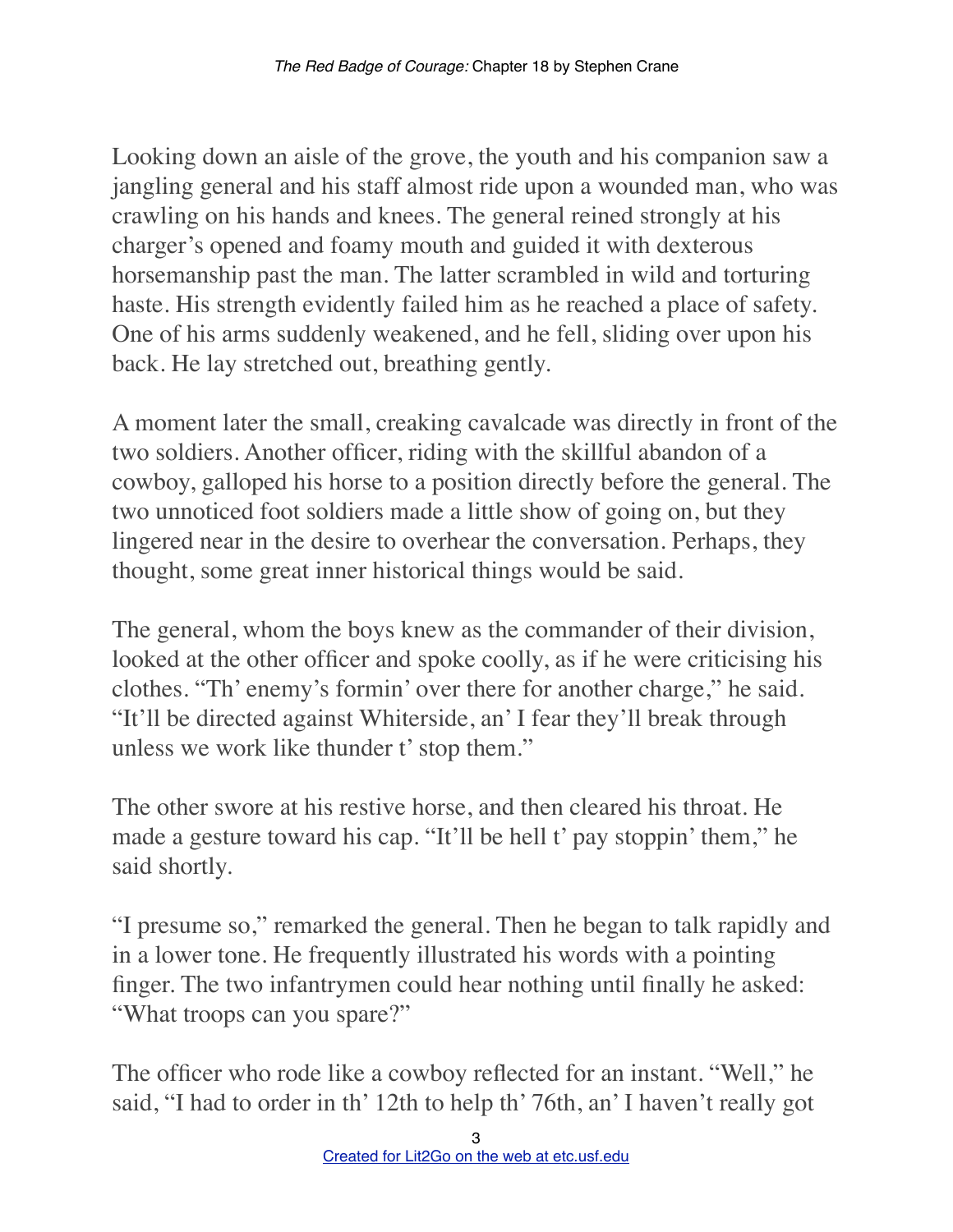any. But there's th' 304th. They fight like a lot 'a mule drivers. I can spare them best of any."

The youth and his friend exchanged glances of astonishment.

The general spoke sharply. "Get 'em ready, then. I'll watch developments from here, an' send you word when t' start them. It'll happen in five minutes."

As the other officer tossed his fingers toward his cap and wheeling his horse, started away, the general called out to him in a sober voice: "I don't believe many of your mule drivers will get back."

The other shouted something in reply. He smiled.

With scared faces, the youth and his companion hurried back to the line.

These happenings had occupied an incredibly short time, yet the youth felt that in them he had been made aged. New eyes were given to him. And the most startling thing was to learn suddenly that he was very insignificant. The officer spoke of the regiment as if he referred to a broom. Some part of the woods needed sweeping, perhaps, and he merely indicated a broom in a tone properly indifferent to its fate. It was war, no doubt, but it appeared strange.

As the two boys approached the line, the lieutenant perceived them and swelled with wrath. "Fleming—Wilson—how long does it take yeh to git water, anyhow—where yeh been to."

But his oration ceased as he saw their eyes, which were large with great tales. "We're goin' t' charge—we're goin' t' charge!" cried the youth's friend, hastening with his news.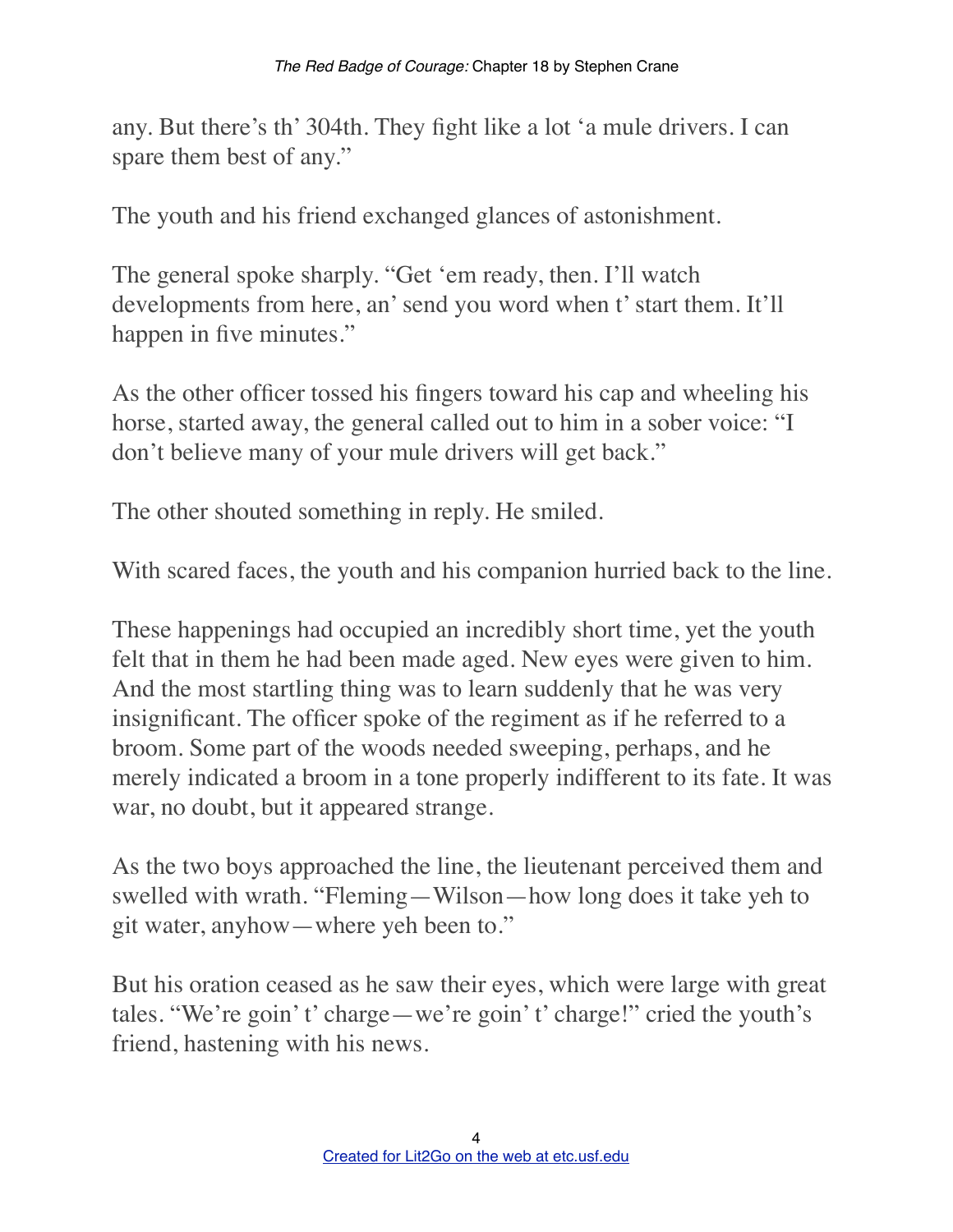"Charge?" said the lieutenant. "Charge? Well, b'Gawd! Now, this is real fightin'." Over his soiled countenance there went a boastful smile. "Charge? Well, b'Gawd!"

A little group of soldiers surrounded the two youths. "Are we, sure 'nough? Well, I'll be derned! Charge? What fer? What at? Wilson, you're lyin'."

"I hope to die," said the youth, pitching his tones to the key of angry remonstrance. "Sure as shooting, I tell you."

And his friend spoke in re-enforcement. "Not by a blame sight, he ain't lyin'. We heard 'em talkin'."

They caught sight of two mounted figures a short distance from them. One was the colonel of the regiment and the other was the officer who had received orders from the commander of the division. They were gesticulating at each other. The soldier, pointing at them, interpreted the scene.

One man had a final objection: "How could yeh hear 'em talkin'?" But the men, for a large part, nodded, admitting that previously the two friends had spoken truth.

They settled back into reposeful attitudes with airs of having accepted the matter. And they mused upon it, with a hundred varieties of expression. It was an engrossing thing to think about. Many tightened their belts carefully and hitched at their trousers.

A moment later the officers began to bustle among the men, pushing them into a more compact mass and into a better alignment. They chased those that straggled and fumed at a few men who seemed to show by their attitudes that they had decided to remain at that spot. They were like critical shepherds, struggling with sheep.